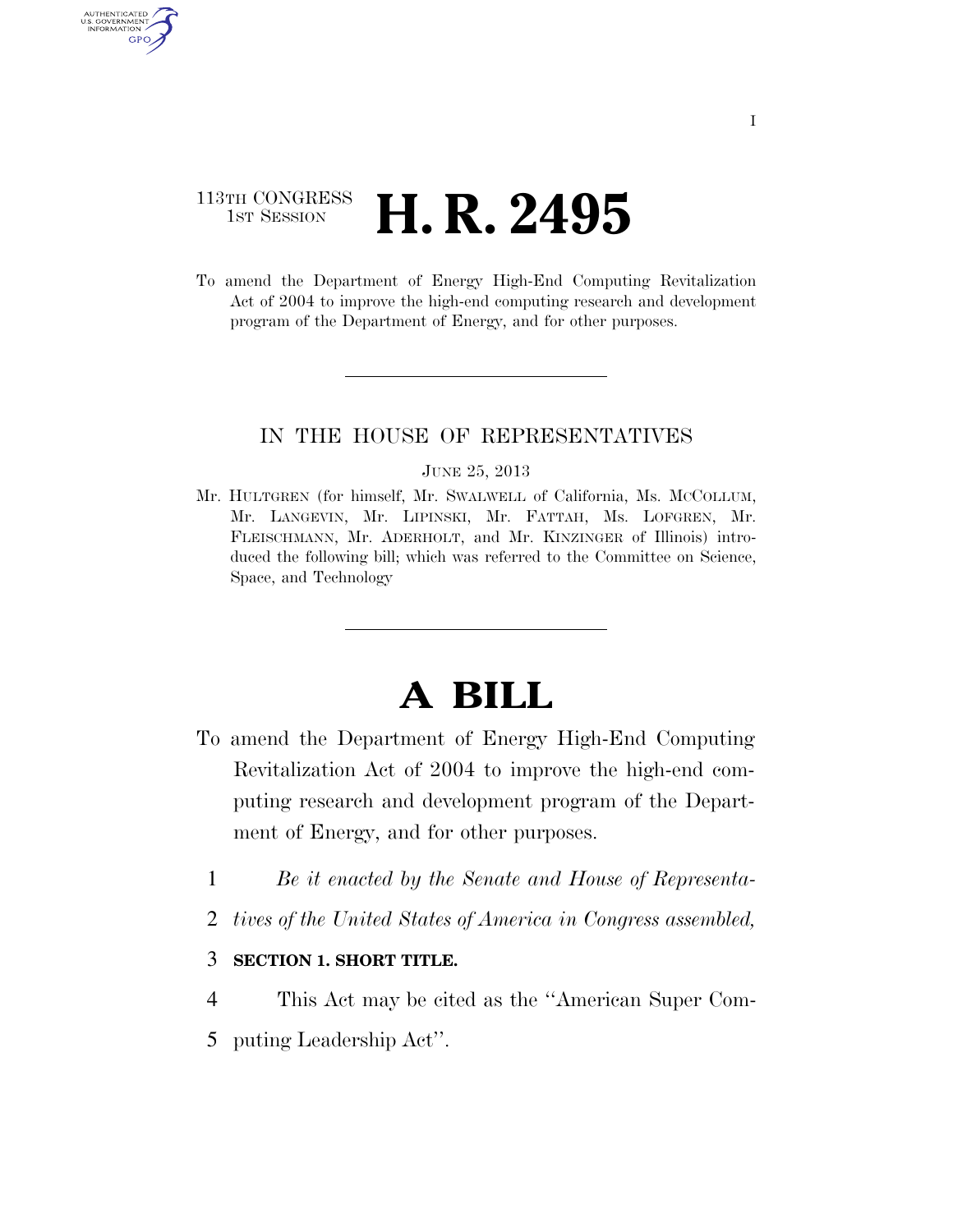### **SEC. 2. DEFINITIONS.**

 Section 2 of the Department of Energy High-End Computing Revitalization Act of 2004 (15 U.S.C. 5541) is amended by striking paragraphs (1) through (5) and inserting the following:

 "(1) Co-DESIGN.—The term 'co-design' means the joint development of application algorithms, models, and codes with computer technology archi- tectures and operating systems to maximize effective use of high-end computing systems.

11 "(2) DEPARTMENT.—The term 'Department' means the Department of Energy.

13 ''(3) EXASCALE.—The term 'exascale' means computing system performance at or near 10 to the 18th power floating point operations per second.

16 "(4) HIGH-END COMPUTING SYSTEM.—The term 'high-end computing system' means a com- puting system with performance that substantially exceeds that of systems that are commonly available for advanced scientific and engineering applications.

21 "(5) INSTITUTION OF HIGHER EDUCATION.— The term 'institution of higher education' has the meaning given the term in section 101(a) of the Higher Education Act of 1965 (20 U.S.C. 1001(a)).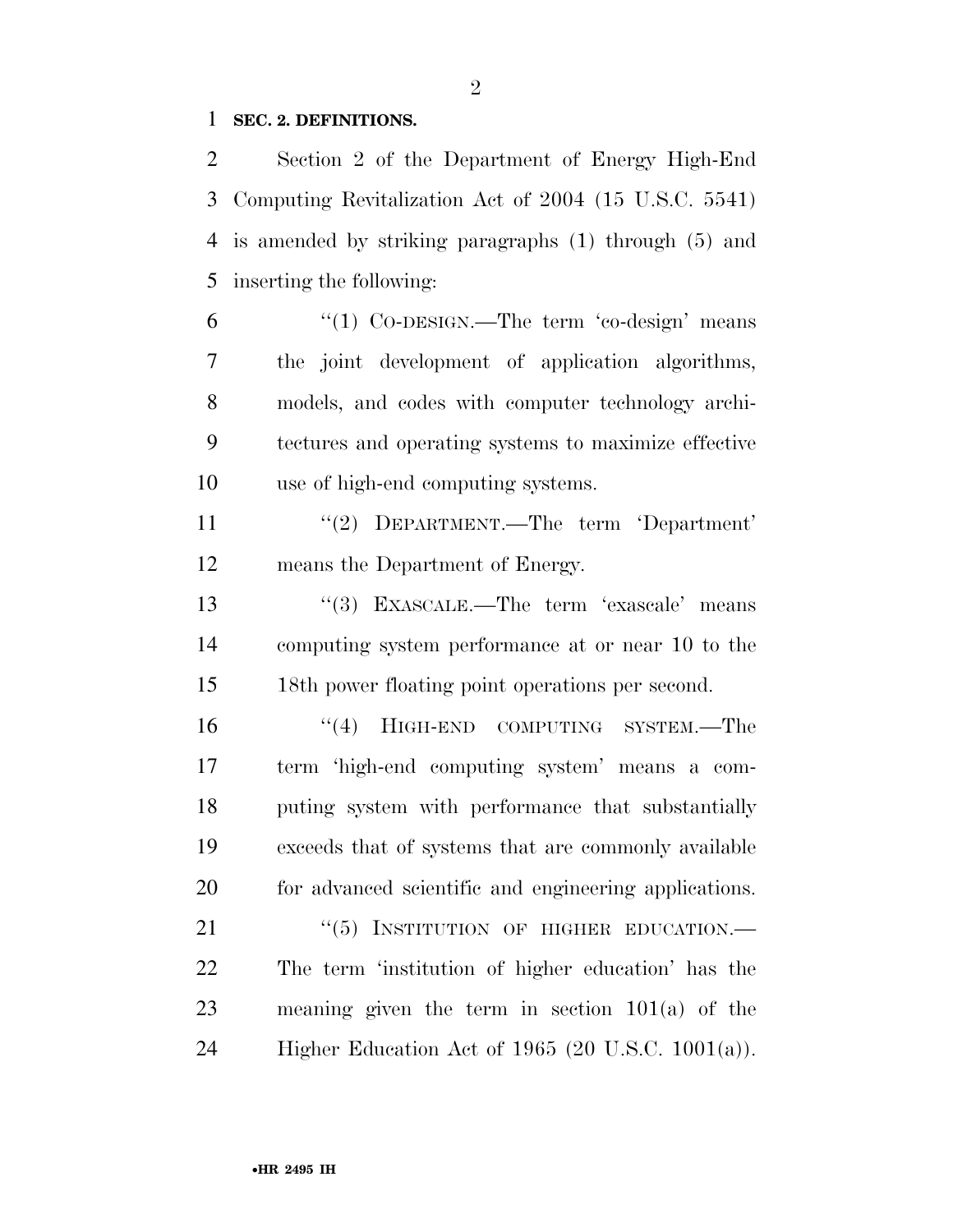| 1              | "(6) NATIONAL LABORATORY.—The term 'Na-               |
|----------------|-------------------------------------------------------|
| $\overline{2}$ | tional Laboratory' means any one of the seventeen     |
| 3              | laboratories owned by the Department.                 |
| $\overline{4}$ | "(7) SECRETARY.—The term 'Secretary' means            |
| 5              | the Secretary of Energy.                              |
| 6              | "(8) SOFTWARE TECHNOLOGY.—The<br>term                 |
| $\overline{7}$ | 'software technology' includes optimal algorithms,    |
| 8              | programming environments, tools, languages, and       |
| 9              | operating systems for high-end computing systems.".   |
| 10             | SEC. 3. DEPARTMENT OF ENERGY HIGH-END COMPUTING       |
| 11             | RESEARCH AND DEVELOPMENT PROGRAM.                     |
| 12             | Section 3 of the Department of Energy High-End        |
| 13             | Computing Revitalization Act of 2004 (15 U.S.C. 5542) |
| 14             | is amended—                                           |
|                |                                                       |
| 15             | $(1)$ in subsection $(a)$ —                           |
| 16             | $(A)$ in paragraph $(1)$ , by striking "pro-          |
| 17             | gram" and inserting "coordinated program              |
| 18             | across the Department";                               |
| 19             | (B) by striking "and" at the end of para-             |
| 20             | graph(1);                                             |
| 21             | (C) by striking the period at the end of              |
| 22             | paragraph $(2)$ and inserting "; and"; and            |
| 23             | (D) by adding at the end the following new            |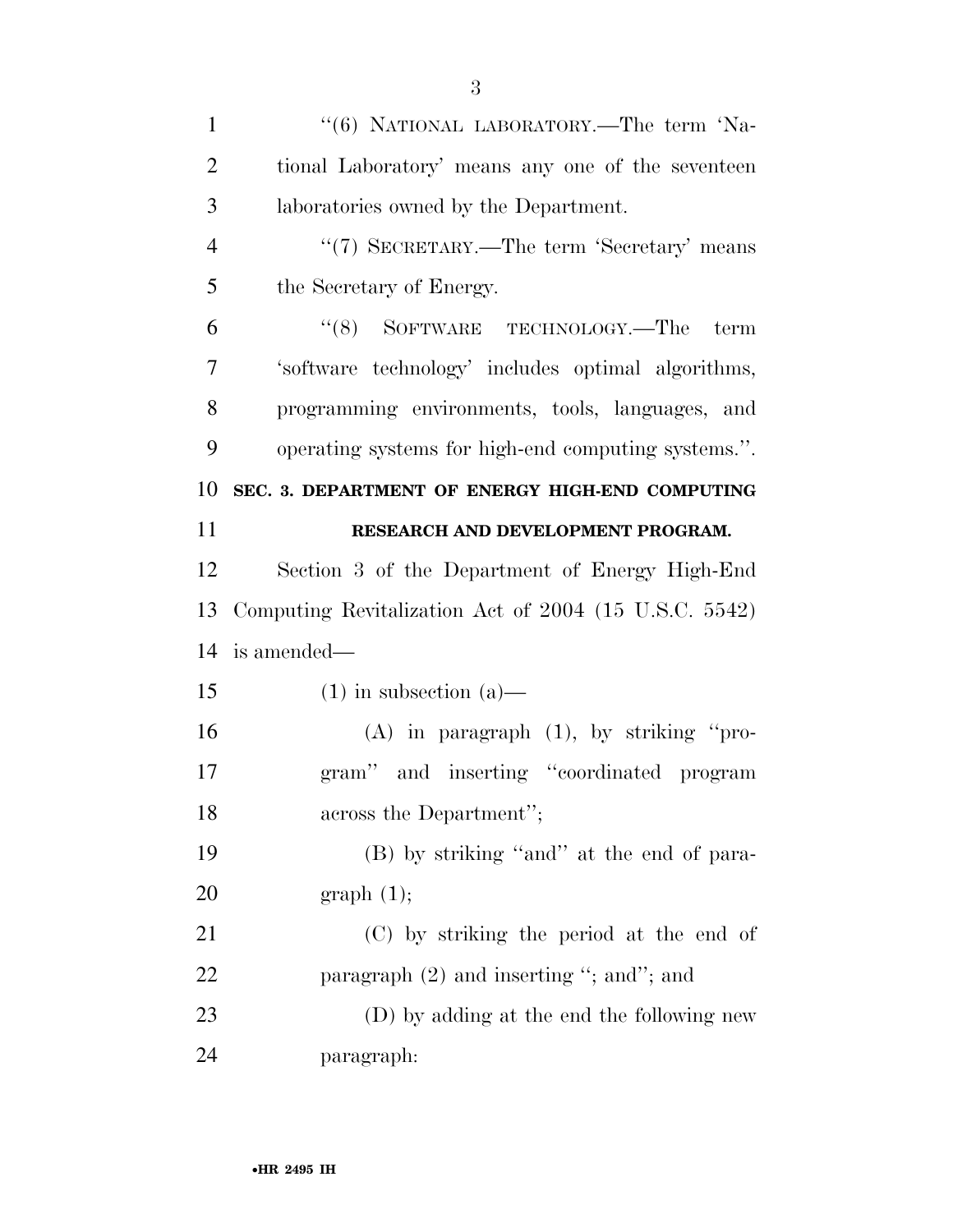| $\mathbf{1}$   | "(3) partner with universities, National Labora-     |
|----------------|------------------------------------------------------|
| $\overline{2}$ | tories, and industry to ensure the broadest possible |
| 3              | application of the technology developed in this pro- |
| $\overline{4}$ | gram to other challenges in science, engineering,    |
| 5              | medicine, and industry.";                            |
| 6              | (2) in subsection (b)(2), by striking "vector"       |
| 7              | and all that follows through "architectures" and in- |
| 8              | serting "computer technologies that show promise of  |
| 9              | substantial reductions in power requirements and     |
| 10             | substantial gains in parallelism of multicore proc-  |
| 11             | essors, concurrency, memory and storage, band-       |
| 12             | width, and reliability"; and                         |
| 13             | (3) by striking subsection (d) and inserting the     |
| 14             | following:                                           |
| 15             | "(d) EXASCALE COMPUTING PROGRAM.-                    |
| 16             | "(1) IN GENERAL.—The Secretary shall con-            |
| 17             | duct a coordinated research program to develop       |
| 18             | exascale computing systems to advance the missions   |
| 19             | of the Department.                                   |
| 20             | "(2) EXECUTION.—The Secretary<br>shall,              |
| 21             | through competitive merit review, establish two or   |
| 22             | more National Laboratory-industry-university part-   |
| 23             | nerships to conduct integrated research, develop-    |
| 24             | ment, and engineering of multiple exascale architec- |
| 25             | tures, and—                                          |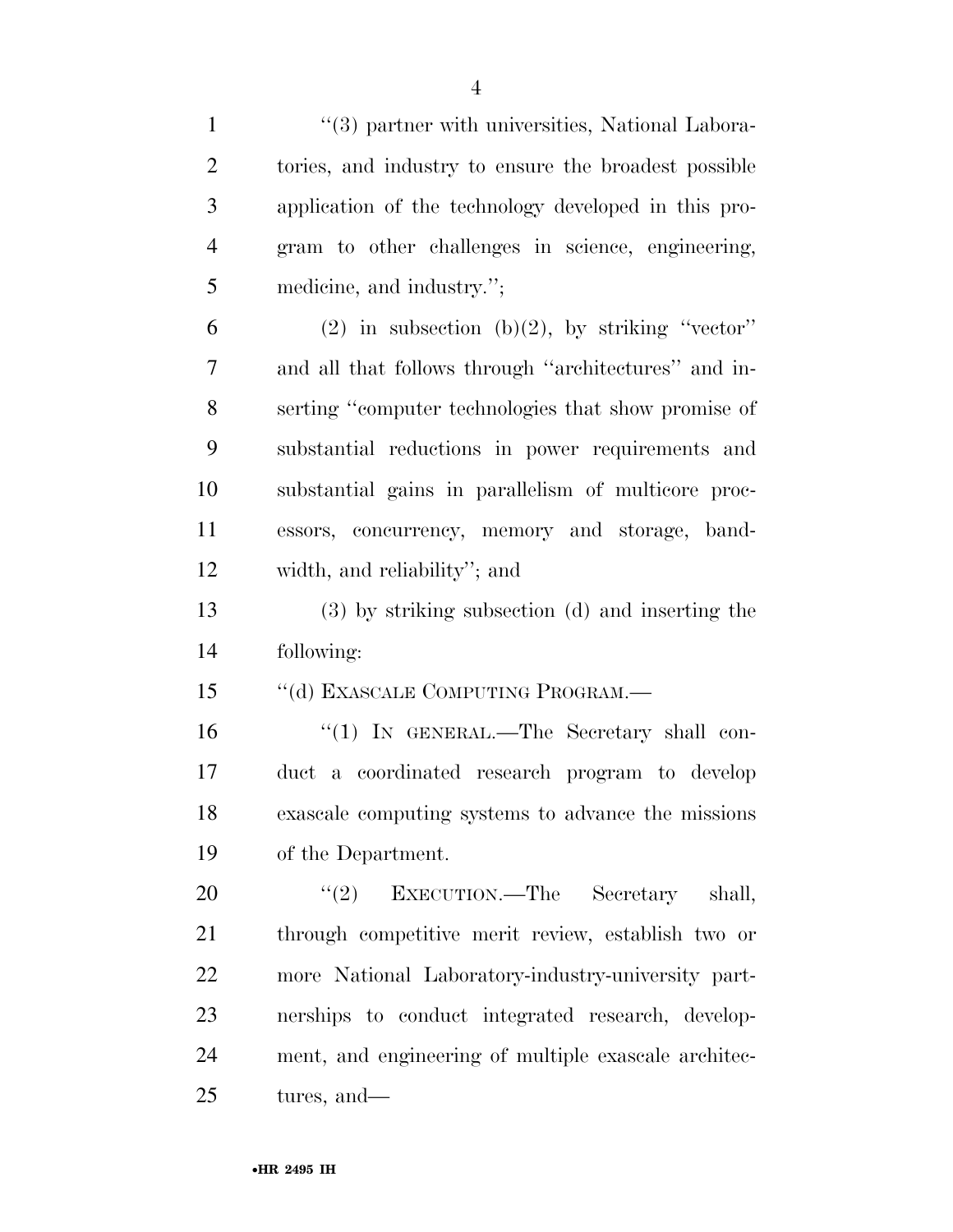| $\mathbf{1}$   | "(A) conduct mission-related co-design ac-        |
|----------------|---------------------------------------------------|
| $\overline{2}$ | tivities in developing such exascale platforms;   |
| 3              | "(B) develop those advancements in hard-          |
| $\overline{4}$ | ware and software technology required to fully    |
| 5              | realize the potential of an exascale production   |
| 6              | system in addressing Department target appli-     |
| $\overline{7}$ | cations and solving scientific problems involving |
| 8              | predictive modeling and simulation and large-     |
| 9              | scale data analytics and management; and          |
| 10             | $\cdot$ (C) explore the use of exascale computing |
| 11             | technologies to advance a broad range of          |
| 12             | science and engineering.                          |
| 13             | "(3) ADMINISTRATION.—In carrying out this         |
| 14             | program, the Secretary shall—                     |
| 15             | "(A) provide, on a competitive, merit-re-         |
| 16             | viewed basis, access for researchers in United    |
| 17             | States industry, institutions of higher edu-      |
| 18             | cation, National Laboratories, and other Fed-     |
| 19             | eral agencies to these exascale systems, as ap-   |
| 20             | propriate; and                                    |
| 21             | $\lq\lq(B)$ conduct outreach programs to in-      |
| 22             | crease the readiness for the use of such plat-    |
| 23             | forms by domestic industries, including manu-     |
| 24             | facturers.                                        |
| 25             | $``(4)$ REPORTS.—                                 |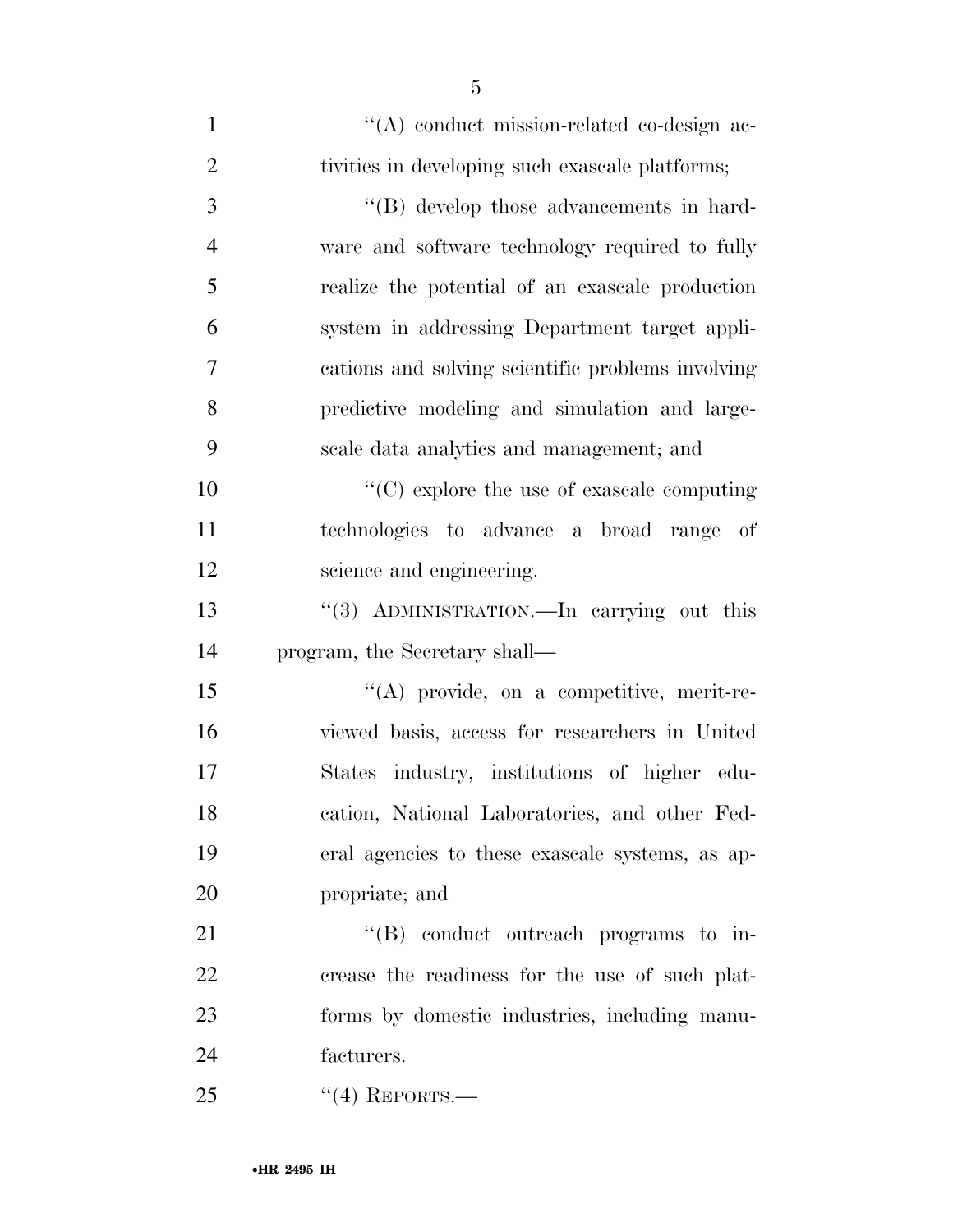1 "(A) INTEGRATED STRATEGY AND PRO- GRAM MANAGEMENT PLAN.—The Secretary shall submit to Congress, not later than 90 days after the date of enactment of the Amer- ican Super Computing Leadership Act, a report outlining an integrated strategy and program management plan, including target dates for prototypical and production exascale platforms, interim milestones to reaching these targets, functional requirements, roles and responsibil-11 ities of National Laboratories and industry, ac- quisition strategy, and estimated resources re- quired, to achieve this exascale system capa- bility. The report shall include the Secretary's plan for Departmental organization to manage and execute the Exascale Computing Program, including definition of the roles and responsibil- ities within the Department to ensure an inte- grated program across the Department. The re- port shall also include a plan for ensuring bal- ance and prioritizing across ASCR subprograms in a flat or slow-growth budget environment.

23 "'(B) STATUS REPORTS.—At the time of the budget submission of the Department for each fiscal year, the Secretary shall submit a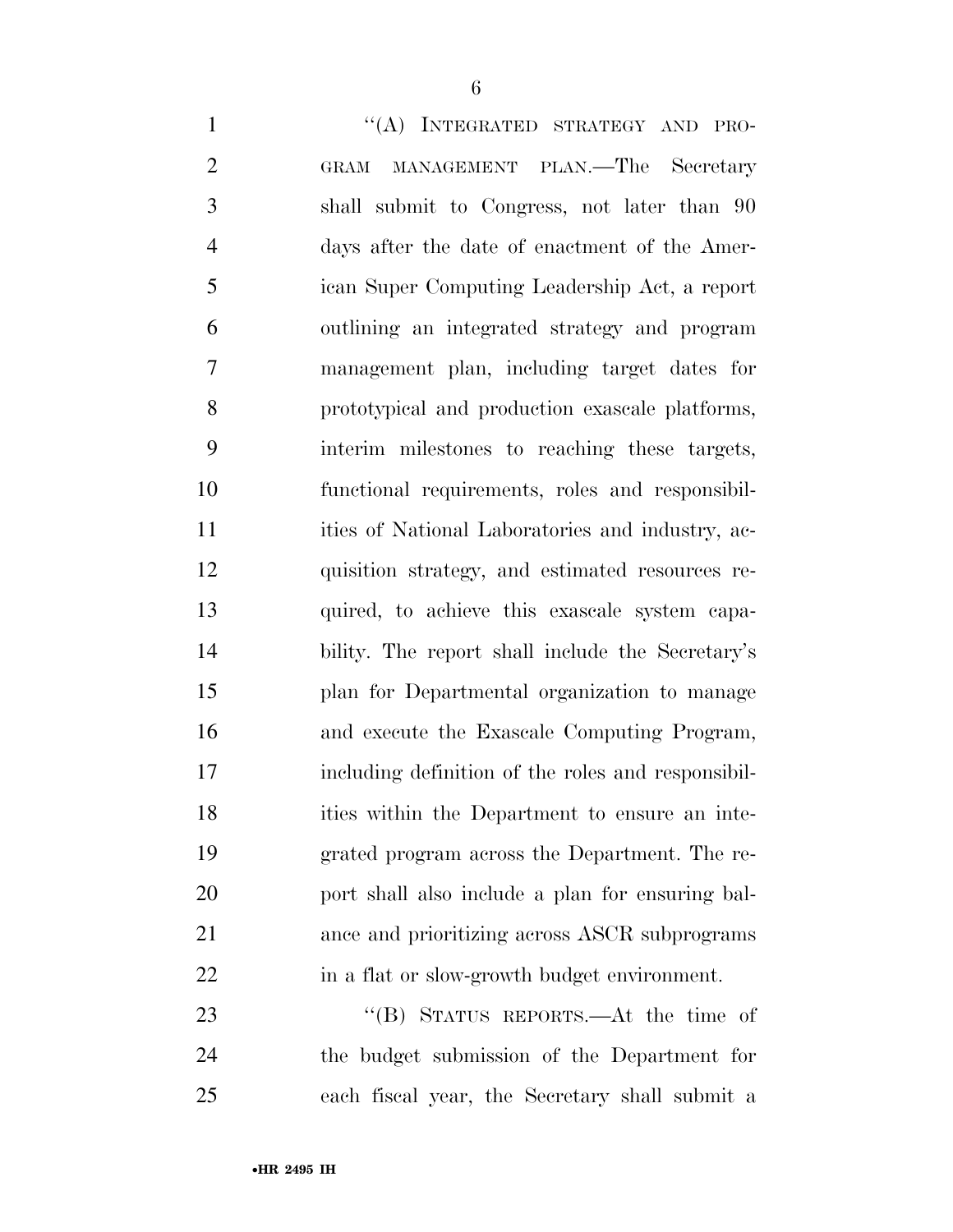| $\mathbf{1}$   | report to Congress that describes the status of   |
|----------------|---------------------------------------------------|
| $\overline{2}$ | milestones and costs in achieving the objectives  |
| 3              | of the exascale computing program.                |
| $\overline{4}$ | "(C) EXASCALE MERIT REPORT.—At least              |
| 5              | 18 months prior to the initiation of construction |
| 6              | or installation of any exascale-class computing   |
| 7              | facility, the Secretary shall transmit a plan to  |
| 8              | the Congress detailing—                           |
| 9              | "(i) the proposed facility's cost projec-         |
| 10             | tions and capabilities to significantly accel-    |
| 11             | erate the development of new energy tech-         |
| 12             | nologies;                                         |
| 13             | technical risks and challenges<br>``(ii)          |
| 14             | that must be overcome to achieve success-         |
| 15             | ful completion and operation of the facility;     |
| 16             | and                                               |
| 17             | ``(iii)<br>an independent assessment of           |
| 18             | the scientific and technological advances         |
| 19             | expected from such a facility relative to         |
| 20             | those expected from a comparable invest-          |
| 21             | ment in expanded research and applica-            |
| 22             | tions at terascale-class and petascale-class      |
| 23             | computing facilities, including an evalua-        |
| 24             | tion of where investments should be made          |